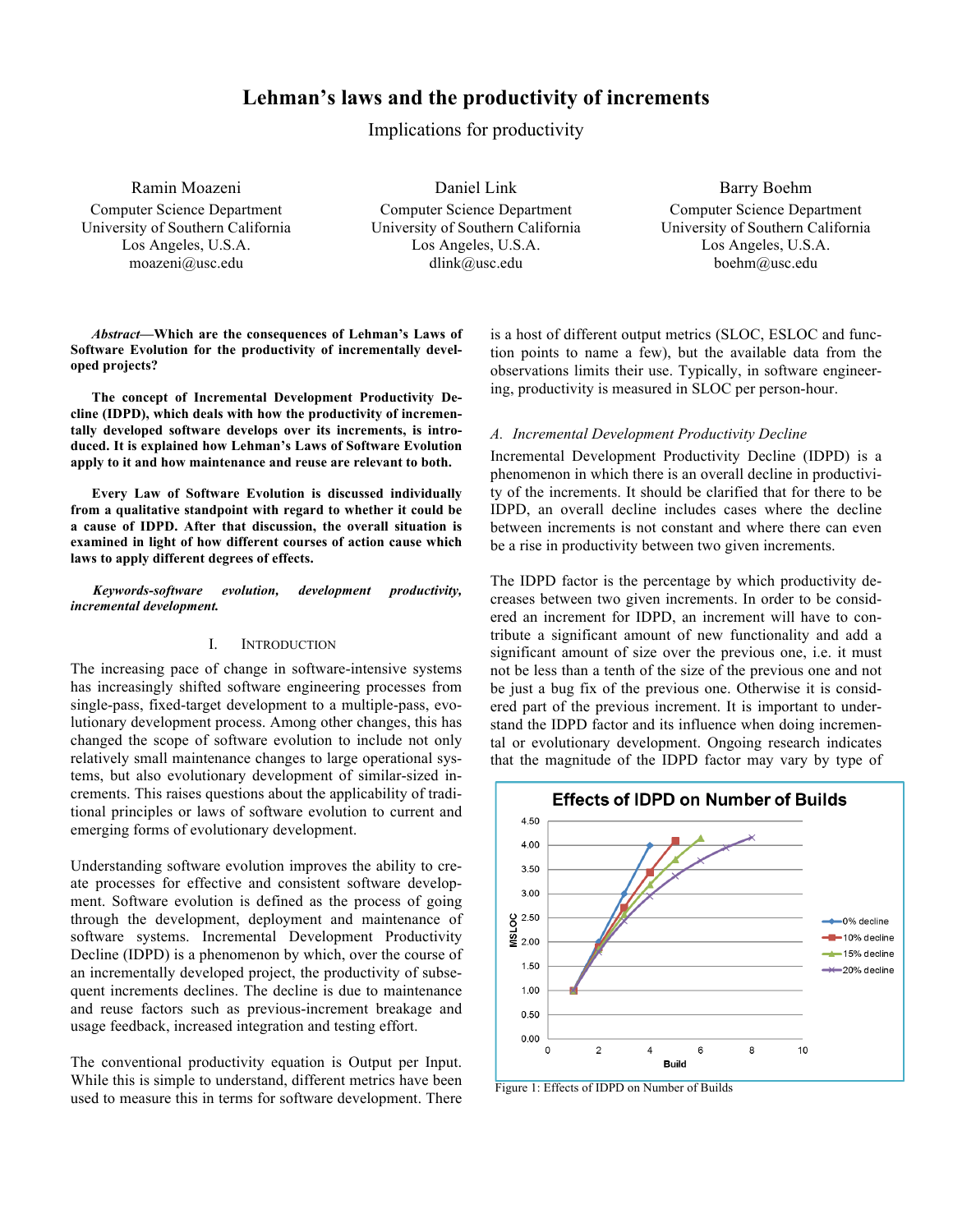application (infrastructure software, such as operating systems and their extensions and virtual machines, having higher IDPDs since it tends to be tightly coupled and touches everything; applications software having lower IDPDs if it is architected to be loosely coupled), or by recency of the build (older builds may be more stable). The difference between a 10% IDPD and a 20% IDPD may appear small, but in practice it would a make a difference between completing in 5 builds vs. 8 builds. Fig. 1 shows the effects of IDPD on number of builds. It depicts a model relating productivity decline to number of builds needed to reach 8M SLOC Full Operational Capability.

## *B. Lehman's System Types*

Lehman categorizes all software systems to fit one of three types: S, P or E. This classification was derived from a series of empirical observations Lehman made regarding large system development.

## *1) S-Type Systems*

S-type or *static-type* systems are based on static, formal and verifiable sets of specifications with easy to understand solutions. These simple systems are generally not subject to evolution and therefore Lehman's laws don't apply.

## *2) P-Type Systems*

P-type systems, or *practical-type* systems, can have their requirements defined precisely and formally, but the solution is not immediately apparent and its acceptability is dependent on the environment in which the program is being used. The key difference to S-type is that those are written to adhere to a static specification, but P-type programs are iteratively developed in order to improve their effectiveness.

## *3) E-Type Systems*

The final type of system proposed by Lehman is the E-type, or *embedded-type*. E-type programs are defined as all programs that 'operate in or address a problem or activity of the real world'. Their evolution is a direct consequence and reflection of ongoing changes in a dynamic real world. Lehman's laws only describe the behavior of these projects, which mechanize human or societal activities and become part of the world they model [1],[2].

### II. LEHMAN'S LAWS OF SOFTWARE EVOLUTION

Lehman's laws describe how E-type software projects evolve over their releases. The original study Lehman and Belady conducted studied IBM software development of OS/360 in the 1970s. After this study, additional papers were written which expanded and amended the set of laws.

For non-trivial incremental development, the earlier increments will exist for some time before the project is finished (if there even is an end planned – some projects have continued to evolve). They will therefore either evolve or at least have a considerable age when the later increments are built.

This applies to some, but not all programs observed here. These laws have been reviewed in the context of several major open source software projects, with some found to hold and others not [3].

## *A. General considerations*

## *1) Parameters of the discussion*

The following is a discussion about the individual Laws of Software Evolution as stated by Lehman in [1] and [2].

Some notes and caveats for the discussion are:

- The effort attributed to an increment also includes effort spent on previous increments during the time the new increment is developed.
- Usefulness is regarded as an indispensable part of what makes the quality of a piece of software sufficient. The authors posit that while other attributes than usefulness are part of the quality of software, developing a useless piece of software is pointless.
- There is no distinction made or intended between the terms "program" and "system". Reflecting the evolution of Software Engineering toward Systems and Software Engineering, Lehman's focus has shifted from software to systems over the 17 years that passed between the publications of [1] and [2], but the laws are intended for both, although the data support is based on software.

#### *2) Maintenance and reuse*

Maintenance can refer to upkeep effort that has to be expended on the codebase, its documentation, and the training of personnel and users.

Work on the codebase can consist of adding, modifying and deleting code.

There are different models for counting the code that is being added, modified and deleted. One option is of course to fully count the SLOC.

For cases of reuse (black box) and adaptation of code (white box), in some common models (such as COCOMO II, [6]) the effort is calculated by converting the code size to equivalent SLOC (ESLOC) based on how much effort will have to go into the integration of that code.

The COCOMO II reuse model needs to be laid out here because it is referenced by its maintenance model. It is a nonlinear reuse model that takes into account the understanding of the software (SU), the degree of assessment and assimilation necessary to integrate fully reused software modules and the unfamiliarity of the programmers with the software (UNFM). Additionally, the percentages of the existing software's design, code and previous integration effort that would be modi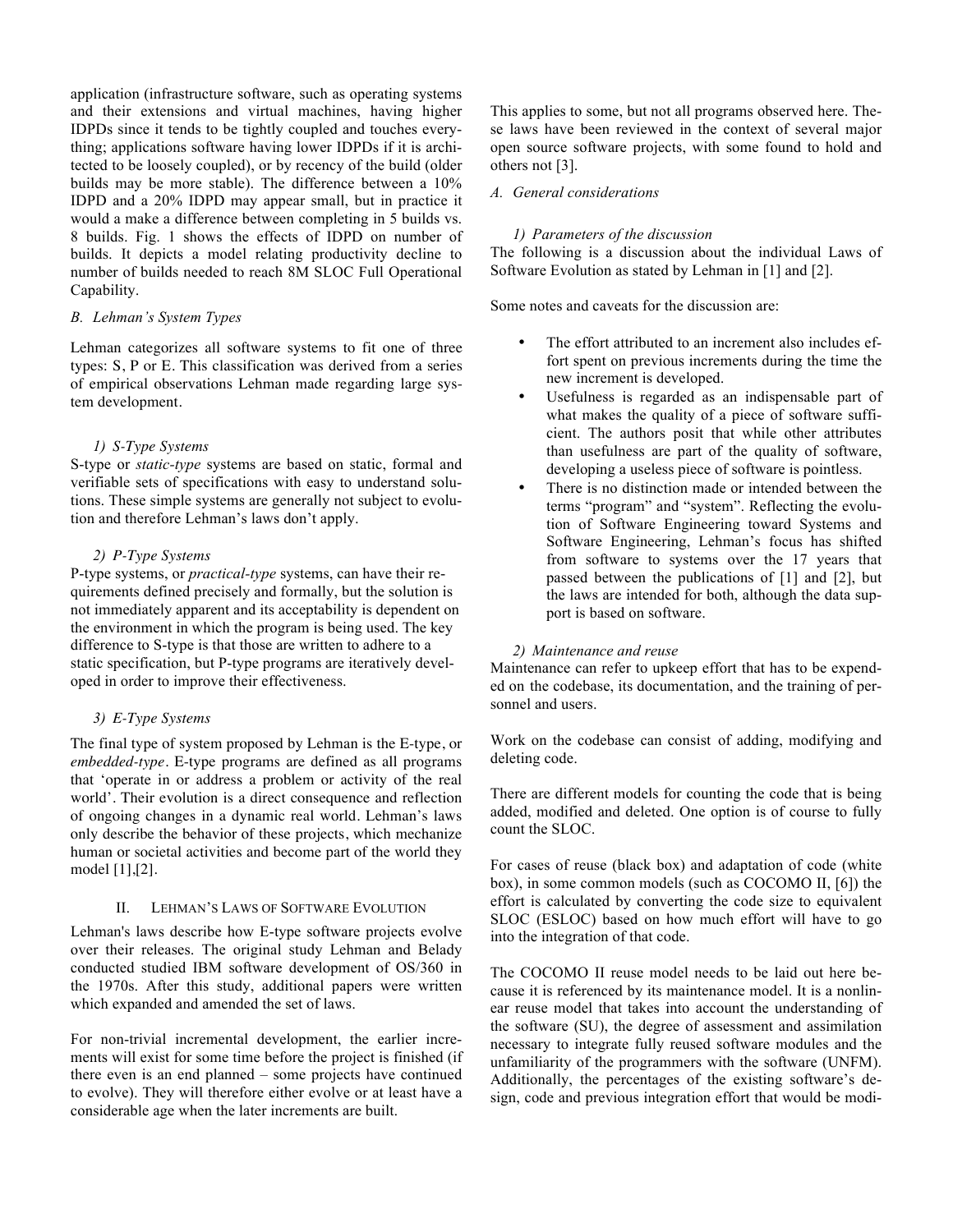fied are taken into account as DM, CM and IM parameters. (The relatively complex formula is not reproduced here.)

For maintenance, COCOMO II uses the same model if the amount of the code base changed is less than or equal to 20%. Above that, a maintenance model is used that takes into account code size, SU and UNFM.

Documentation will have to be updated as needed. Training will have to be done to the degree needed in order to keep up productivity.

A "Reasoning" section is provided when a law's statement is in need of explanation.

## *B. Discussion of the individual Laws of Software Evolution*

## *1) First law: Continuing Change*

#### *a) Statement*

A program that is used and that as an implementation of its specification reflects some other reality, undergoes continual change or becomes progressively less useful. The change or decay process continues until it is judged more cost effective to replace the system with a recreated version [1]. Note that this "law" does not apply to many embedded software programs, which usefully control thermostats, carburetors, or most elevators because those programs tend to be the results of one-shot development efforts.

## *b) Application to IDPD*

Incremental development means that increments build on each other. After each increment, there is a fully functional and tested program (or system – Lehman talks of "programs" in [1] and "systems" in [2], reflecting the widening scope of software engineering, the terms will therefore be used interchangeably for the duration of this discussion).

(That the program is used and reflects reality just means that it is an E-type system.)

The consequence of this law for the parts of the evolving systems to which it applies is that from the point in time that any increment gets released, the quality of the code base will decay unless effort goes into changing or replacing it. The change mentioned in the law can be any type of maintenance or even design change. It will result in the addition, deletion or modification of code. It is possible not to put any effort into this part of the existing codebase, but this will result in a reduction of quality and is therefore no a reasonable course of action for a rational actor. While no effort would be incurred in this case, money would be effectively spent due to the reduction of the quality of the overall system. Over time, the utility of the system would settle at a low point or degrade all the way to zero.

Assuming that the effort that can go toward a given increment is largely invariant (as stated by the Fourth Law further below), this means that a part of the effort for that increment will have to be directed toward keeping the existing code base useful. Together with the fact that the code base is growing over time as increments are added over time, this means that the part of the effort devoted to maintaining the quality of the code base will steadily increase and that the part that can be used to develop new code will steadily decrease. Even assuming that all other parameters stay the same (i.e. the productivity as expressed in SLOC per person-hour is the same for later increments), this will result in a lower new code output per time interval, therefore reducing the productivity in terms of new SLOC per person-hour.

The only situation in which this effort could be negligible is if the increments are developed in rapid succession or in cases where the reduction in quality is minimal.

#### *c) Summary*

The productivity in later increments will decline due to the rework and maintenance that has to be done on the earlier ones.

### *2) Second Law: Increasing Complexity*

#### *a) Statement*

As an evolving program is continually changed, its complexity, reflecting deteriorating structure, increases unless effort is applied to maintain or reduce it [1].

#### *b) Application to IDPD*

As has been stated in the discussion of the First Law, if usefulness is to be retained, the existing code base will have to be constantly changed (i.e. maintained) as the system evolves.

The Second Law reflects the fact that with all maintenance, there are two layers of effort that need to be addressed if the quality of the whole system is to be kept equal:

- 1. The coding work itself
- 2. Integration of the coding work done into the system in terms of code integration, documentation, adaptation of the design and rework of its other sections.

The second kind of effort is addressed in this, the Second Law. As with the First Law, there is the option of not spending the effort, but the outcome will – again – be a loss of quality because the individual parts of the system will become less and less integrated, creating "rough patches" that are the results of adding code that is not well integrated, be it to fix deficiencies or to add functionality.

As in the case of the First Law, increments will require progressively more effort due to this, reducing the productivity from increment to increment.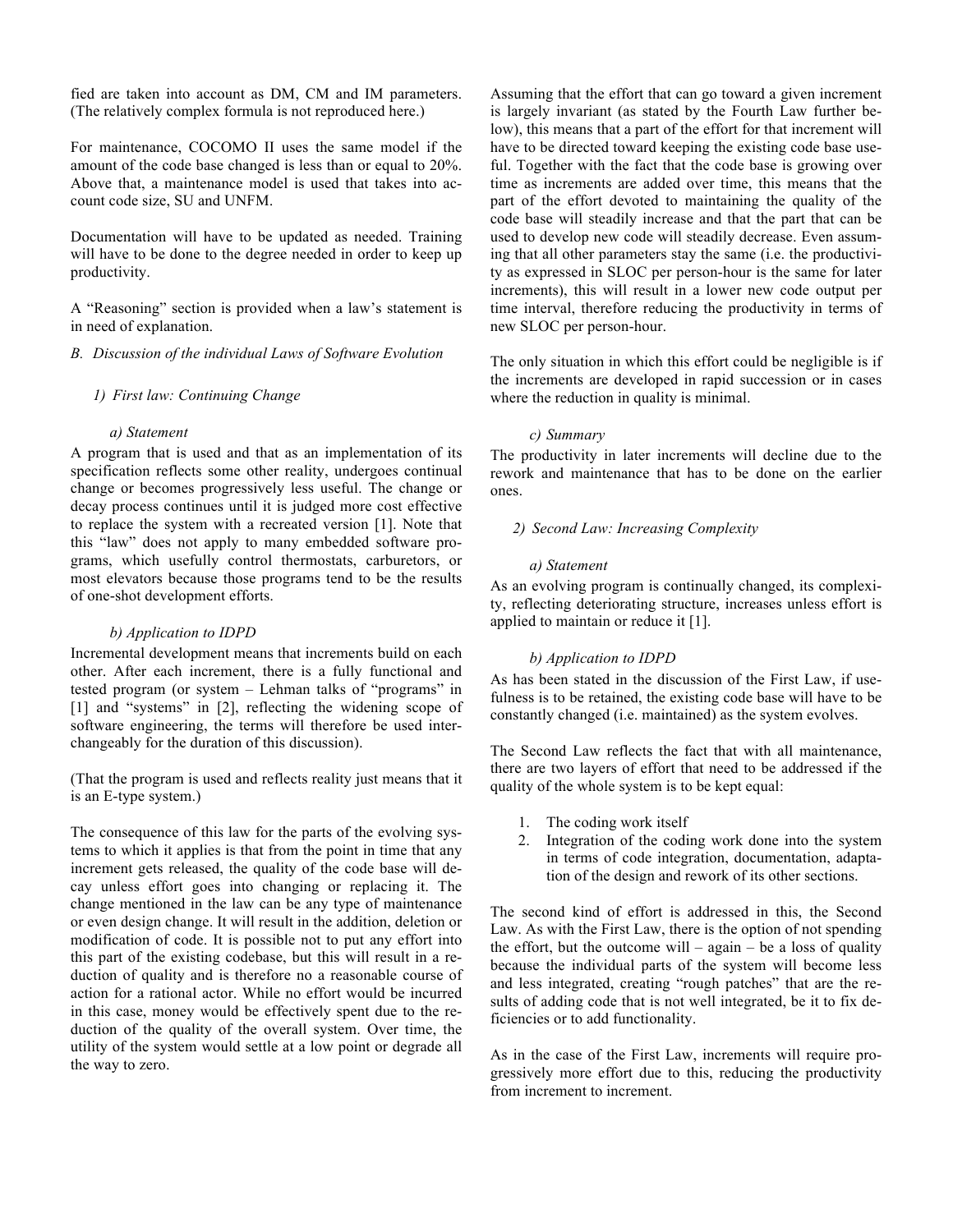If no effort is being directed toward reducing the complexity, the complexity will still add to the effort of the later increments by way of making their development more complex in turn because the more complex a previous increment becomes, the more complex it will become for the later increments to integrate with the previous ones.

## *c) Summary*

Changing previous increments adds complexity, which in turn adds to the effort needed for the later increments.

#### *3) Third Law: Fundamental Law of Program Evolution*

#### *a) Statement*

Program evolution is subject to a dynamics which makes the programming process, and hence measures of global project and system attributes, self-regulating with statistically determinable trends and invariances [1].

#### *b) Reasoning*

This law is a generalization of the fourth and fifth laws [1]. As with the other laws, laws 3-5 have large major exceptions, such as the effects of Y2K and Sarbanes-Oxley, and numerous individual exceptions, such as the effects of mergers and acquisitions on corporate infrastructure software.

## *c) Application to IDPD*

This means that any change or variance in one system attribute will also be relevant for all others and that given enough information, the interdependencies of variables in a system should be predictable.

More specifically, the Fourth and Fifth Law state that organizations gravitate toward stability and that organizational dynamics and the need to maintain familiarity with the system impose upper limits on the output (that is, if that output is supposed to have any acceptable level of quality and the growth of the system is to be maintainable).

A fitting metaphor is therefore that of a cover that gets pulled in different directions.

For IDPD, this means that effort spent on one part of the system will directly influence how much effort can be spent on another. The same applies for different features of the system.

One possible example is that time spent on making the system more secure would take away from the time spent on improving the user interface. (This is because the law of Conservation of Organizational Stability says that the work rate per increment is invariant, see below.)

Another interpretation of the Third Law is that the evolution of a program is a predictable process where similar parameters should yield similar results. This means that the decline in

productivity over the increments – IDPD – should also be predictable.

## *d) Summary*

The amount of effort to be spent on any given increment is limited and there are interdependencies between effort parameters. Productivity should be predictable based on parameters.

*4) Fourth Law: Conservation of Organizational Stability (Invariant Work Rate)*

#### *a) Statement*

During the active life of a program the global activity rate in a programming project is statistically invariant [1].

#### *b) Reasoning*

Organizations are striving for stability and there is a point where "resource saturation" is reached and more resources will not make a difference [1].

#### *c) Application to IDPD*

General software engineering experience contradicts at least the literal meaning of this law: The activity rate can very well vary over the course of a project. This is evident because it is always possible to reduce the level of activity from the previous one (unless the initial one is already nil, but then there would be no actual programming project and the law would not apply). The law therefore needs to be interpreted.

A useful interpretation of this law is that there is an upper limit to the resources that can reasonably be committed to and the effort that can go into the development of a given increment. Beyond that limit, the effect of committing more resources or effort will either be little to no benefit or even detrimental. (This is in line with the well-known insight that "adding manpower to a late software project makes it later". [15])

Therefore, according to this law, there is no way for an organization to address the maintenance and integration effort that needs to go into existing increments by simply expending more resources in the way of hiring additional programmers. It is inevitable that this effort will take away from the activities that can be done on the later ones, reducing the productivity achievable for the new increment.

## *d)* Summary

Beyond a certain upper limit, adding more resources or effort does not benefit the system in a meaningful way.

*5) Fifth Law: Conservation of Familiarity (Perceived Complexity)*

#### *a) Statement*

As an E-type system evolves all associated with it, developers, sales personnel, users, for example, must maintain mastery of its content and behavior to achieve satisfactory evolution. Ex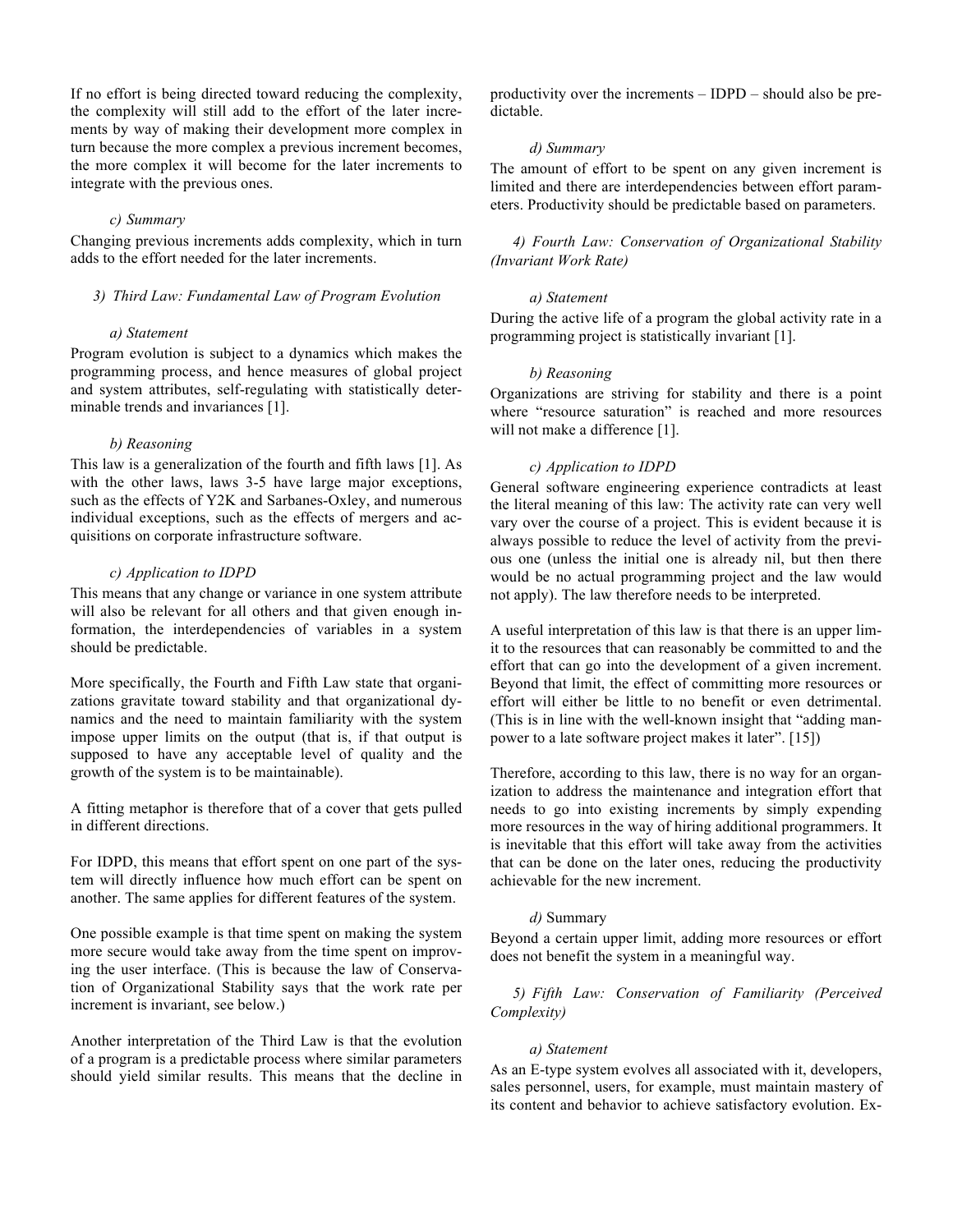cessive growth diminishes that mastery. Hence the average incremental growth remains invariant as the system evolves [2].

## *b) Application to IDPD*

Everyone working on an incrementally developed project must maintain mastery of its content and behavior. The bigger the project gets, the more effort will have to be spent on this. Therefore, since the size of the project will grow over the course of its development, more and more effort will have to go into this and less will be able to go into new development.

If it is considered that the work rate is invariant, then there is an upper bound to the amount of effort that can go into any increment. Since the increment to be developed needs to make use of the existing increments, these will have to be maintained. The law of Conservation of Familiarity states that there is such a thing as "mental maintenance" which needs to be performed on the minds of the people working with the existing increments because otherwise, regardless of their quality, there is nobody who can integrate them.

## *c) Summary*

Even if an increment may have solidified to the point that it needs little or no maintenance anymore, effort will have to go into the mental states of the people working with it. Excessive growth may be attempted for an increment, but the mastery of the system will have to keep up with the increments, so either the growth will not be able to take place or more training will have to be done after the increment, which reduces that increment's productivity and evens it out.

### *6) Sixth Law: Continuing Growth*

### *a) Statement*

The functional content of E-type systems must be continually increased to maintain user satisfaction over their lifetime [2].

## *b) Application to IDPD*

All systems evaluated here are E-type systems. The systems are fully tested and functional after each increment. The lifetime of each increment runs until the overall system is decommissioned.

Therefore the functional content of every increment must be continually increased over the lifetime of the overall system if user satisfaction is to be achieved (which can reasonably be assumed to be the goal of the development of any system).

The effort on this will decrease the productivity of the current increment because it is done during the same time.

*7) Seventh Law: Declining Quality*

*a) Statement*

The quality of E-type systems will appear to be declining unless they are rigorously maintained and adapted to operational environment changes [2].

#### *b) Note*

This law looks like a weaker phrasing of the one about Continuing Change that adds nothing of value: It's not relevant for software development and evolution whether the quality of an E-type system "appears" to be declining. The decisive question is whether it actually does. If it does not, then whether or not the systems are maintained and adapted is irrelevant. This law is therefore only of relevance if that section is changed to "will decline unless". If it is considered additionally that Etype systems respond to the environment by definition and that quality and being satisfactory are the same attributed, then this is the law about Continuing Change restated with different words.

*c)* The considerations about its application to IDPD are therefore the same as the ones regarding Continuing Change.

## *8) Eighth Law: Feedback System*

#### *a) Statement*

E-type evolution processes constitute multi-level, multi-loop, multi-agent feedback systems and must be treated as such to achieve significant improvement over any reasonable base [2].

## *b) Application to IDPD*

A significant amount of parameters will have to be controlled in order to make incremental development a success. The productivity of a given increment and its quality is relevant to all following increments.

Lehman E-type systems don't exist in a vacuum. In order to stay relevant and useful to their environment, they have to react to the feedback from that environment, which they influence in turn. Reacting to the environment causes maintenance effort on the existing increments, which reduces the productivity of the later ones.

This further supports that effort going into the quality of earlier increments will improve the later increments but also take away productivity from them.

#### *c) Summary*

The parameters of all increments are relevant within the increments and to other increments.

## III. FUTURE WORK

While this paper provides a background on IDPD and its application to Lehman's Laws of Software Evolution, the following areas need to be evaluated:

• Evaluate whether other sets of Software Engineering laws suggest that IDPD exists.